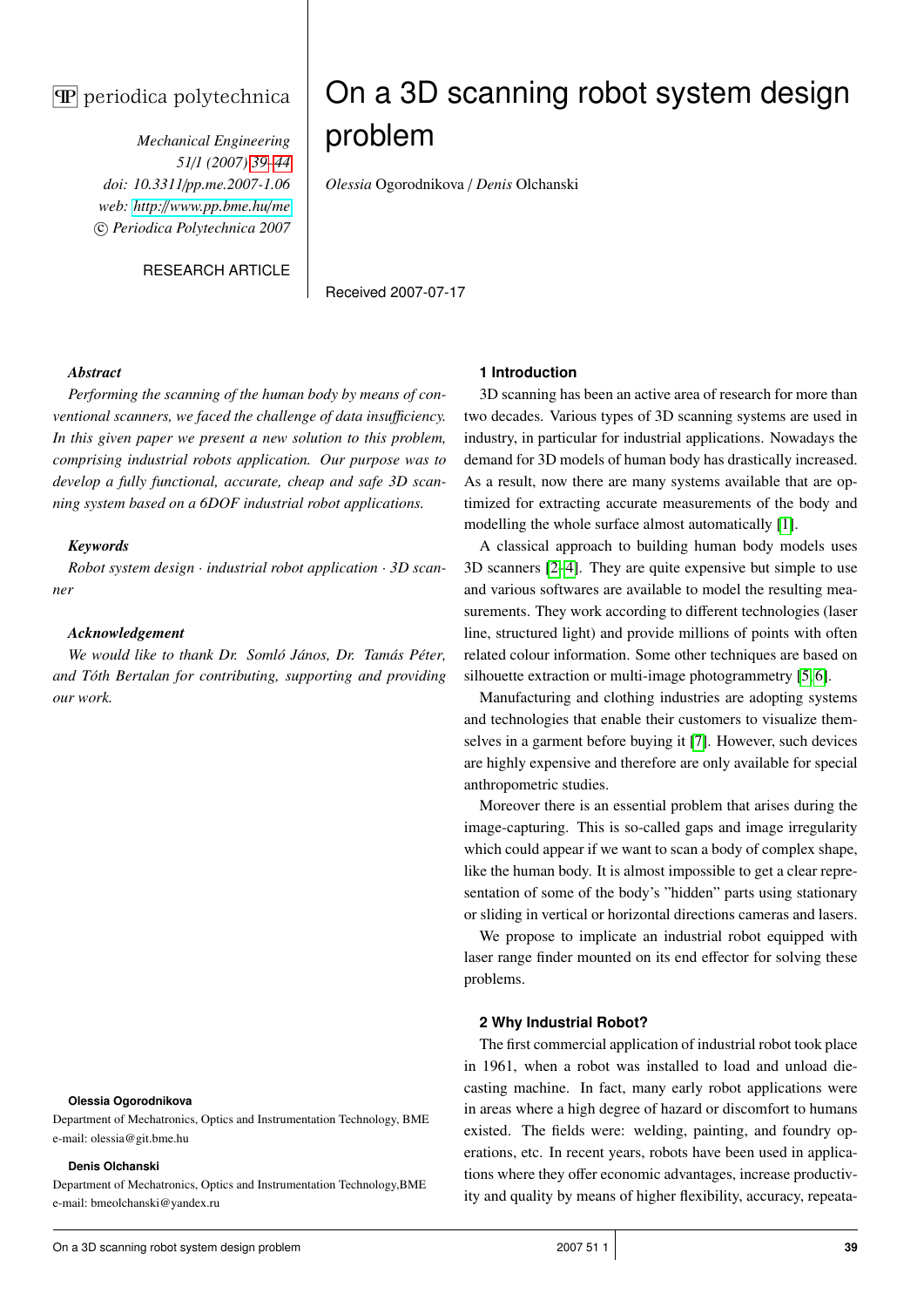bility, dexterity and rate of consistency over the other automated machines replacing human workers.

The main benefit of using an industrial robot with 6DOF or 5DOF in our work is its maneuverability and high range of accuracy according to the advance extent of its control and safety system. As it was mentioned above, performing the scanning of the human body we faced the challenge of data insufficiency. In other words, it was revealed that some points could not have been obtained by simple motion of the scanning system. Hence, it was decided to implement a more flexible measuring instrument. The robot can reach these fields quite rapidly, with an utmost precision, producing maximum efficiency and being a complement part of the measuring system.

The current stage and function of the system is the detection of the blind points after general scanning of complex objects, considering the shape using robot scanning system and transferring the data to image processing software for acquiring the composite picture of complex geometry object, for instance: human body (or parts).

This kind of application of industrial robot manipulator with 6DOF or 5DOF is quite unconventional and new. We use the universal robot that can be easily switched- over its product orientation and fulfil the task in other applications by reprogramming and changing the tool.

#### **3 Human Robot Interaction**

The object of scanning is represented by a human being, that is why we need to take into close consideration the safety issues in view of possible hazards that can be caused by the robot. A key issue hampering the entry of robots into unstructured human environments is safety [\[8,](#page-5-6) [9\]](#page-5-7). To ensure this the complete system must incorporate safe mechanical design, human-friendly interfaces and safe planning and control strategies.

For instance, control system must be failsafe, reliable and simple in usage with human-engineered interface. All movements, data-signals transfer must be synchronized for rapid, efficient model acquisition that can also improve the control. The safety devices, guard systems should be properly chosen; the maintenance of rules, standards, hazard estimation and elimination must be conducted.

For example, according to ANSI/RIA standards for Industrial Robots and Robot Systems the following elements should be contained: Actuating controls for protection from unintended operation (guarded push-button, key selector switch, two-handed control); remotly located controls (teach pendant); programmable safety circuits, robot stopping circuits (emergency stop); motion, speed control, space restricted safeguarded devices such as: mechanical stops, adjustable mechanical or non-mechanical, dynamic limiting devices, limit switches, safety mat system, light curtains, laser scanning devices, pull cords, interlocked barriers. All safe-guarded devices shall be securely installed and located at distance such the hazard can not be accessed.

This distance can be calculated using the following equation  $(1)$  [\[10\]](#page-5-8):

<span id="page-1-0"></span>
$$
D_s = (K \cdot (T_s + T_c + T_r)) + D_{pf}
$$
 (1)

Where:

- $D_s$  min safe distance between safeguarding device and the hazard;
- *K* speed constant (1,6 m/sec);
- *T<sup>s</sup>* machine worst stopping time;
- *T<sup>c</sup>* control system worst stopping time;
- *T<sub>r</sub>* response time of the safeguarding device;
- $D_{pf}$  maximum travel towards the hazard within the presence sensing safeguarding devices (PSSD).

Taking into account the specifics of the robot application, assessment and hazard identification were performed. Using the possibility of avoidance, degree of severiy and exposure criteria for given task, the risk reduction category was determined as R1, that means strict protection of personnel involved in task performance. The question of safety will be considered more detailed in the next papers. In present work we focused on the design processes, control system and interfaces.

# <span id="page-1-1"></span>**4 Application Solution and Elements of the System** 4.1 Range-finder

For our research we decided to use a simple and cheap device, a laser distance-measurer Stabila LE [\[11\]](#page-5-9), that uses a TOF (time-of-flight) technique to measure the distance. It consists of a transmitter, one or two receiver channels and a time measuring unit (Fig. [1\)](#page-1-1). The transmitter consists of the laser and pulsing electronics. A compatible PC is used for collecting the measurement results, controlling the optical attenuator and to adjust the parameters of the receiver channel. The measurement result is unambiguous and accurate both in horizontal and vertical directions, because the measurement beam is narrow and there is no danger of the target being hidden behind some other object in the scene. Transmitter and receiver beams a TIMING DIS-CRIMINATOR are coaxial and that the measurement accuracy does not depend on distance [\[12\]](#page-5-10).



**Fig. 1.** Structure of the two-channel TOF laser range finder.

#### <span id="page-1-2"></span>4.2 The KR6 robot features

For our task we implemented PUMA type robot KR6 [\[13\]](#page-5-11)(See Fig. [2\)](#page-1-2), equipped with the KR C2 controller; six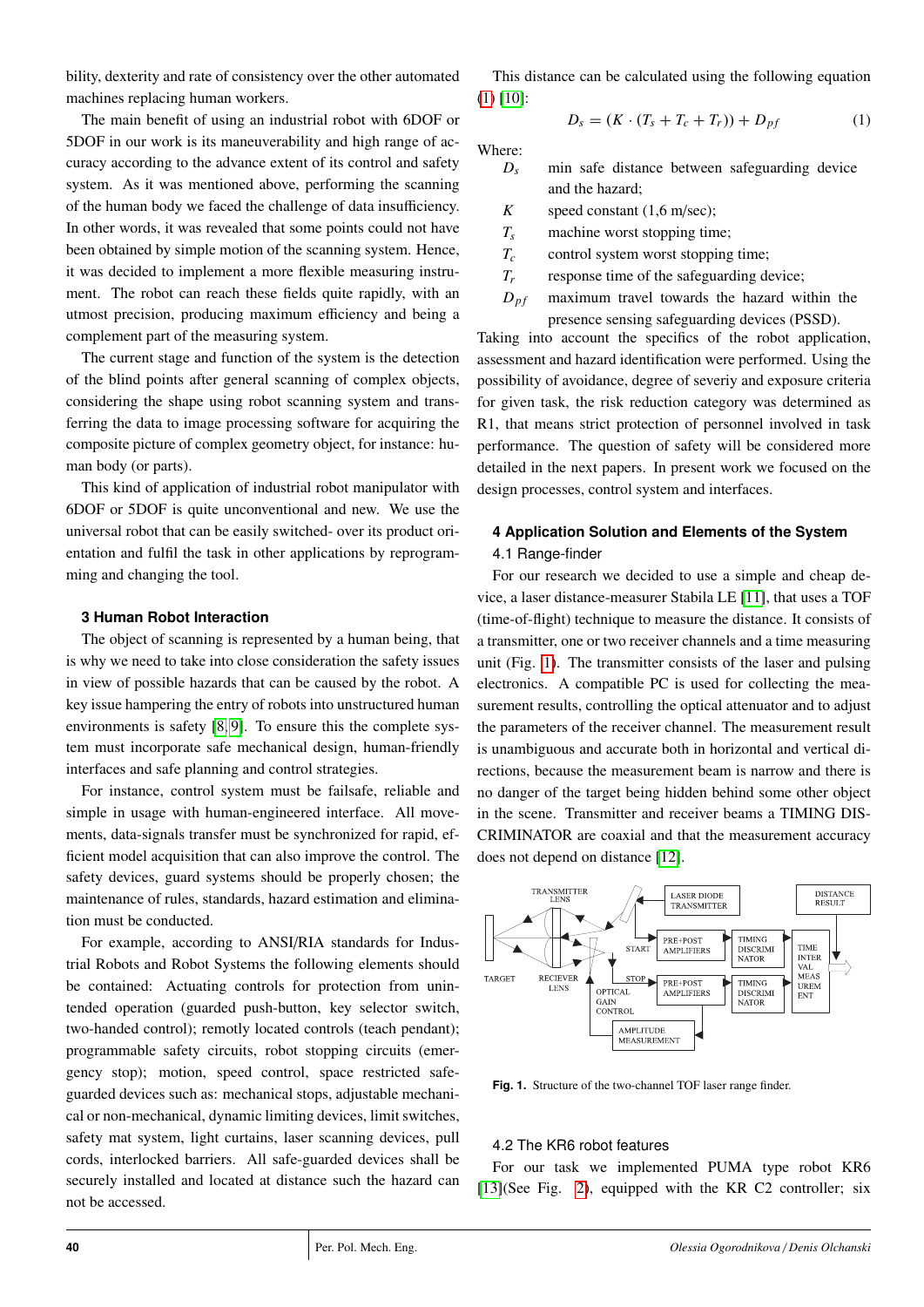servo drive modules powered by the power supply. The interface between the controller, safety equipment and the servo drive modules is formed by the DSE (digital servo-electronics) and ESC (electronic safety circuit) with its Interbus interface. The controller is based on standard PC hardware with a powerful Celeron microprocessor and Windows-like user interface. The controller contains all the components and functions that are required to operate the robot. It is designed for realization of PTP, contour-following motions with linear and circular interpolation. Thus it covers a range of applications, from the simplest assembly tasks to more complex tasks which require continuous-path control. Programming is carried out in the KRL language. In addition there is a control panel, which is used for teaching and operating the KR C2 robot controller and thus constitutes the man-machine interface. The microcontroller sends keyboard and status data to the PC via a standard CAN bus, by which means it is initialized and parameterized by the controller. The display information is transferred serially via a separate high-speed interface. With its plug-in components, the computer unit built into the PC chassis performs all the functions of the controller: windows user interface with visual display and input; program creation, correction, archiving, and maintenance; diagnosis, start-up assistance; sequence control; path planning; control of the drive circuit; monitoring; parts of the ESC safety circuit; communication with external units (other controllers, host computers, PCs, network), etc.



**Fig. 2.** Robot Control System.

# <span id="page-2-1"></span>**5 Theoretical Foundation of 3D Scanning by Robots**

#### 5.1 Homogenous vectors and matrices

It is possible to receive data from robot control system as Cartesian co-ordinates of end effector and it is possible to get the data about Tool orientation in matters of Eulers angles e.g. rotational angles about *X*, *Y*, *Z* axis. According to Fig. [3](#page-2-0) below, the homogeneous transformation matrix connecting the work co-ordinate system (*xn*, *yn*,*zn*, 1) homogeneous vectors with the world co-ordinates homogeneous vectors  $(X, Y, Z, 1)$  can be found like in [\[14\]](#page-5-12):

$$
A_{6,0} = \begin{bmatrix} l_x & m_x & n_x & r_x \\ l_y & m_y & n_y & r_y \\ l_z & m_z & n_z & r_z \\ 0 & 0 & 0 & 1 \end{bmatrix}
$$
 (2)

Where

 $l_x = \cos \alpha_2 \cos \alpha_3$  $l_v = \sin \alpha_2 \sin \alpha \cos \alpha_3 + \cos \alpha \sin \alpha_3$  $l_z = \cos \alpha (-\sin \alpha_2) \cos \alpha_3 + \sin \alpha \sin \alpha_3$  $m_x = \cos \alpha_2 (-\sin \alpha_3)$  $m_y = \sin \alpha_2 \sin \alpha (-\sin \alpha_3) + \cos \alpha_3 \cos \alpha$  $m_z = \cos \alpha (-\sin \alpha_2)(-\sin \alpha_3) + \sin \alpha \cos \alpha_3$  $n_x = \sin \alpha_2$  $n_y = -\sin\alpha\cos\alpha_2$  $n_z = \cos \alpha \cos \alpha_2$  $r<sub>x</sub>$  x co-ordinate of the work co-ordinate system origin in world co-ordinate system *r<sup>y</sup>* y co-ordinate of the work co-ordinate system ori-

gin in world co-ordinate system

- *r<sup>z</sup>* z co-ordinate of the work co-ordinate system origin in world co-ordinate system
- $\alpha$  is rotational angle about x axis
- $\alpha_2$  is rotational angle about y axis
- $\alpha_3$  is rotational angle about z axis

<span id="page-2-0"></span>So we receive the co-ordinates of the measured point like it is shown below.

$$
\begin{bmatrix} x \\ y \\ z \\ 1 \end{bmatrix} = [A_{6,0}] \times \begin{bmatrix} x_n \\ y_n \\ z_n \\ 1 \end{bmatrix}
$$
 (3)

And if we organize the measurement in such a way that the laser device measures the distance along  $z_n$  axis then to build the 3D image of the scanned object in our cas we need only last column from the result matrix [\(3\)](#page-2-0). The robot working frame (including the laser measurement head) moves along the given path during 3D scanning. The path and the trajectory planning for this application is an important and interesting research and development topic.



**Fig. 3.** Co-Ordinate Systems.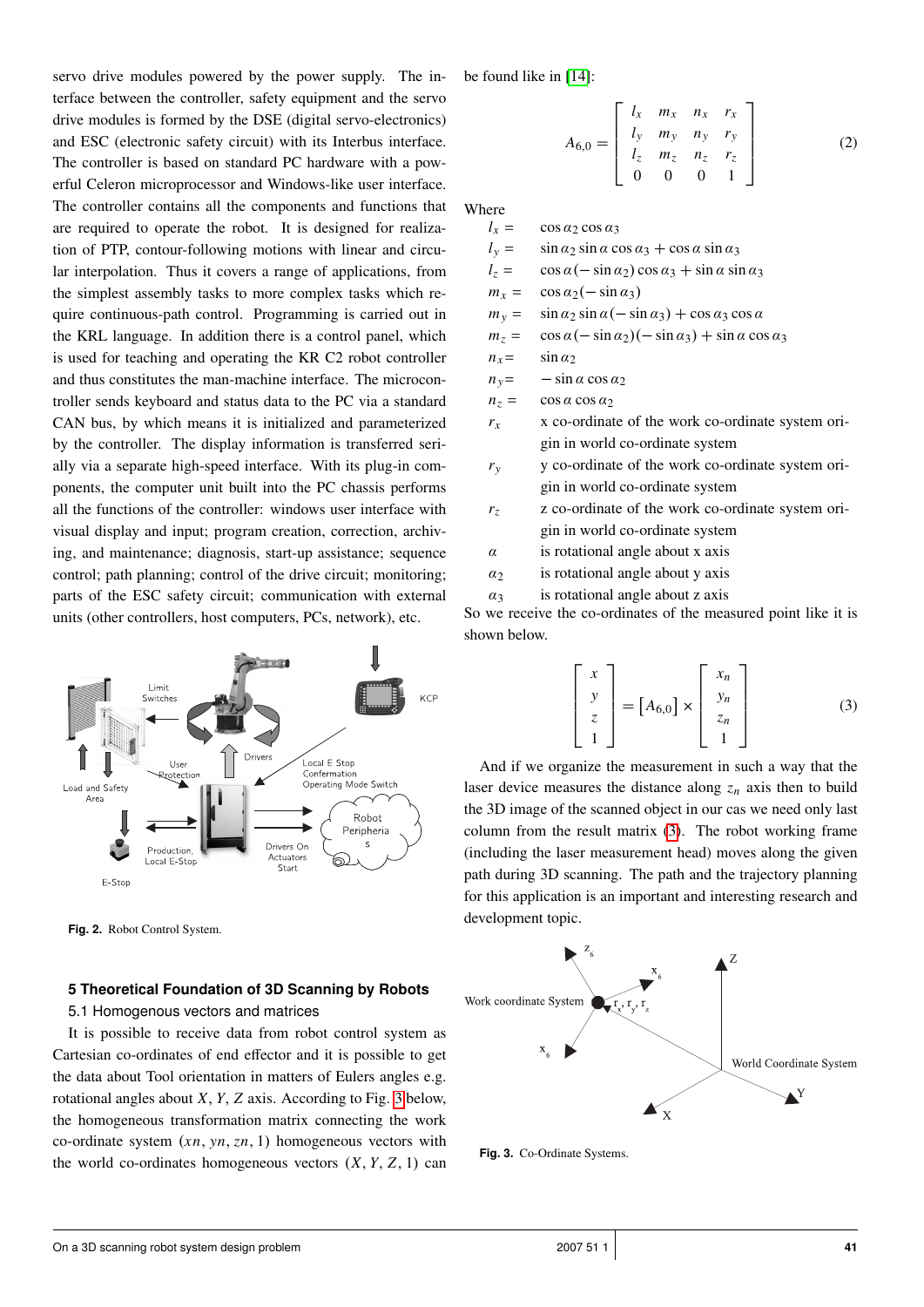

**Fig. 4.** Soft/hardware connection

# <span id="page-3-0"></span>**6 Application System Concept**

For the given application system the data synchronization was achieved by the application of additional wire/wireless connections and supplementary software, which essentially improved the work processing characteristics. In compliance with the principle of equipment elimination we used a wireless connection for KRC2 and PC (see Fig. [4\)](#page-2-0). It gave us an opportunity to simplify the system and improve the work in the whole. By serial interface we connect LE to PC (See Fig. [5\)](#page-3-0). In this case it is possible to operate the process of measurement using PC software via user interface. To connect the PC with the LE Unit and KR C2, a software application was developed on the basis of Borland Delphi 7.0 development environment. The developed software was used and synchronized with KRL programming for robot control. For better, faster, and more convenient data transfer between PC and KRC2 a wireless method was adopted.



**Fig. 5.** System elements interaction

# **7 User Interface**

Interface was developed and designed with a purpose to make the system user-friendly, simple, and as convenient in usage as possible, and, at the same time, with high functional capabilities. User interface is represented by dialog application window which contains control elements and settings for robot system manipulation (see Fig. [6\)](#page-3-1). Every button (status window, panel, boxes) has its own function and is responsible for certain task. It contains:

- Serial interfaces for robot and laser connection;
- Setup of computer data; graphic tool orientation;
- Visual model of scanning body;
- Recording of motion flow (path);
- Adjustable co-ordinate system, end-effector orientation;
- Data application and start of measuring, internal network adjustments, transfer to the other computers;
- Remote control;
- Lasers manual control (system of commands);
- Status window;
- Sending/reading signals to/from range finder.

Launching the KRC (robot controller) and the PC we have a possibility to turn on the LE unit and start our measurements by activating becoming buttons on the display of PC. This interface provides the user with:

- Establish and change communication ports, modification of robot co-ordinates and their orientations (enter the Cartesian co-ordinates *XY Z*, where end effector should be moved and indicate the orientation by changing its  $A(\alpha_3)$ ,  $B(\alpha_2)$ ,  $C(\alpha)$ angles);
- Robot, range finder pre-programming;
- Capturing and tracking measured co-ordinates and sending them to the software for further 3D image processing;
- Recording of robot movements combination;
- Connect/disconnect laser range finder;
- Log-in to the LAN, Internet, PDA, mobile technology;
- Server/client state triggering;
- Acquiring detailed image from scanning object;
- Scanning processes observation;
- Robot operate position determination; range finder status recognition.

# <span id="page-3-1"></span>**8 Measurement and Experiments**

The sequence of events for system is shown in the Fig. [7:](#page-3-1)

- Turn on the LE Unit, robot controller and communication device;
- Start computer program;
- Start robot program (Robot calibration, base position);
- Receiving scanned object as a 3D image with problematic locations (blind points);
- Sending (the) robot to this position according to the captured co-ordinates;
- Measuring (scanning);
- Getting the results;
- Data transfer;
- Waiting for the next request/ stop.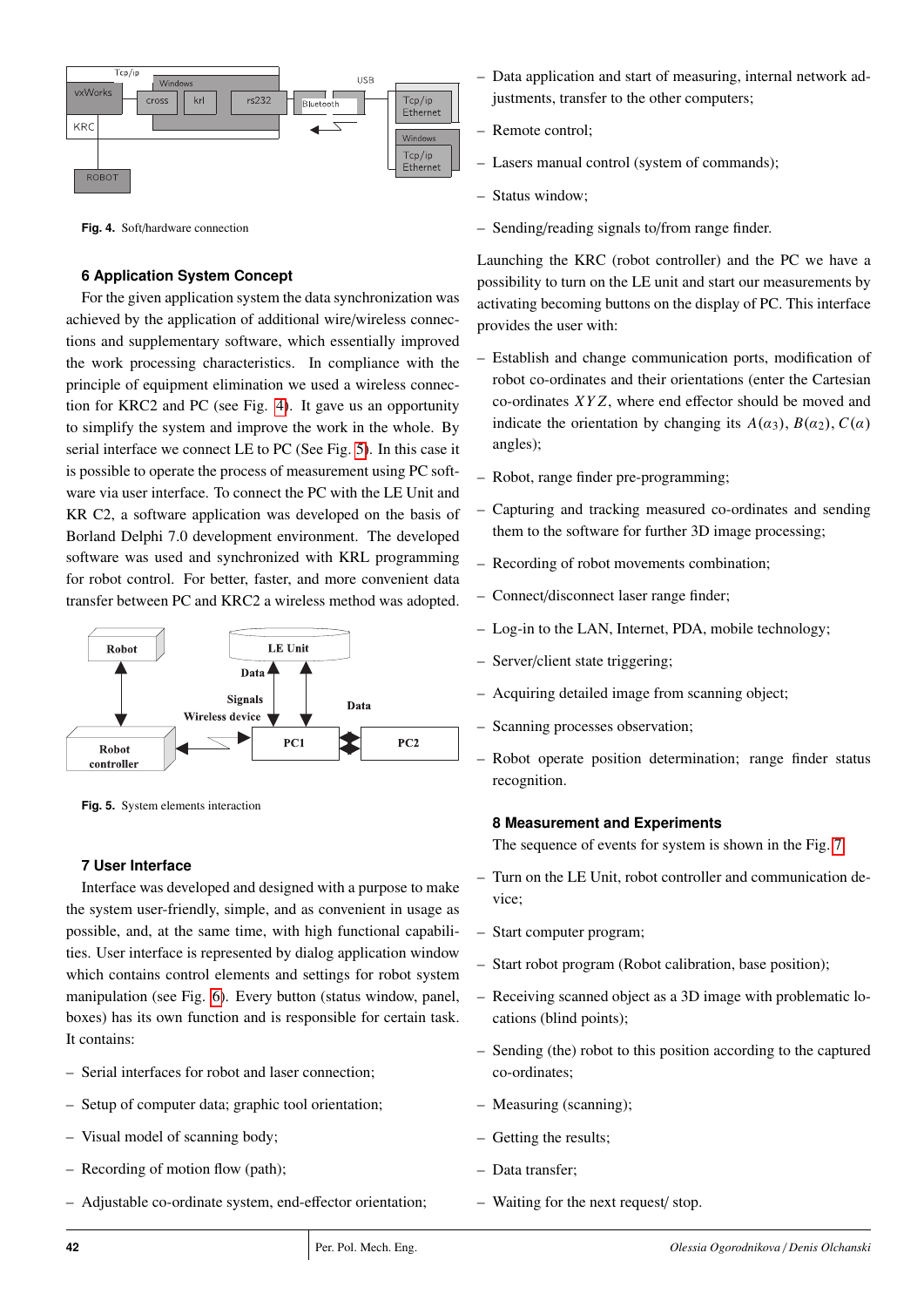

**Fig. 6.** User Interface

Some steps of system operations require parallel serial functioning, so to achieve stability in work and communications we created a data transfer protocol on the basis of RS 232 standard connection protocol. As the robot was working in close with human, we made several level of responding protocol, if something is wrong in communication or data, robot should not execute such command. Now this system is under construction and testing.

#### 8.1 Experimental Results

In the course of our research the following experiments were carried out: After capturing co-ordinates of indefinite surfaces, robot was sent to predefined position and measurements were provided. According to received information and calculations (see chapter [5\)](#page-2-1), 3D image was acquired. The robot path was performed in vertical plane. The result of scanning is presented in Fig. [8](#page-5-13) and Fig. [9.](#page-5-13) On Fig. [8](#page-5-13) at the left one can see the points, co-ordinates of which were calculated using Eq. [\(3\)](#page-2-0), these points formed the structure of the scanned object. After they were built, triangular patches were set on these points. It was made without any additional calculations to achieve smooth surface. In Fig. [9](#page-5-13) was provided by our colleague *Lomonosov E.* who uses special program with smoothing and as one can see the model looks much better. The experiment was made to check the calculations and Eq. [\(3\)](#page-2-0). As we can see this equation and calculations were made right. The irregular surface of the reconstructed image is the result of the discreet data received from distance measurer unit and the strategy of scanning. As it was written above, scanning was provided perpendicular to the projection plane. It is possible to assume that if the scanning is performed following other trajectory, other words, if the measurement unit measures perpendicular to the measurement surface the result would be more precise and the reconstructed image became more smooth and realistic. It is important to note that the steps of measurement (e.g. discreet data) highly influence to the results of scanning. As result of the first experiment with the developed system we found that our future task is to research the maximum precision of the system. The precision of the system is influenced by the strategy of scanning and precision of the robot. Also we have to study the maximum possible speed of scanning which is influenced a lot by the rate of scanning device and is con-



**Fig. 7.** Algorithm of measurement

strained by the minimum error we want to get. Although we obtained good results from our first experiment we should provide more research to receive the results which can be used in industry, especially manufacturing.

#### **9 Future Research**

Our future research will incorporate further investigations concerning this area. Namely, it is planned to widen the set optimization of the scanning algorithm and operated scanning time, integrate to the system elements for detailed video surveillance and events tracking with real-time data processing. Additionally, although the current software system meets the present requirements, it is expected to be adjusted and improved for the successful achievement of our final goals. We also would like to improve image dearness using achievements in computer vision and continue researches on the subject of safety in human robot interaction.